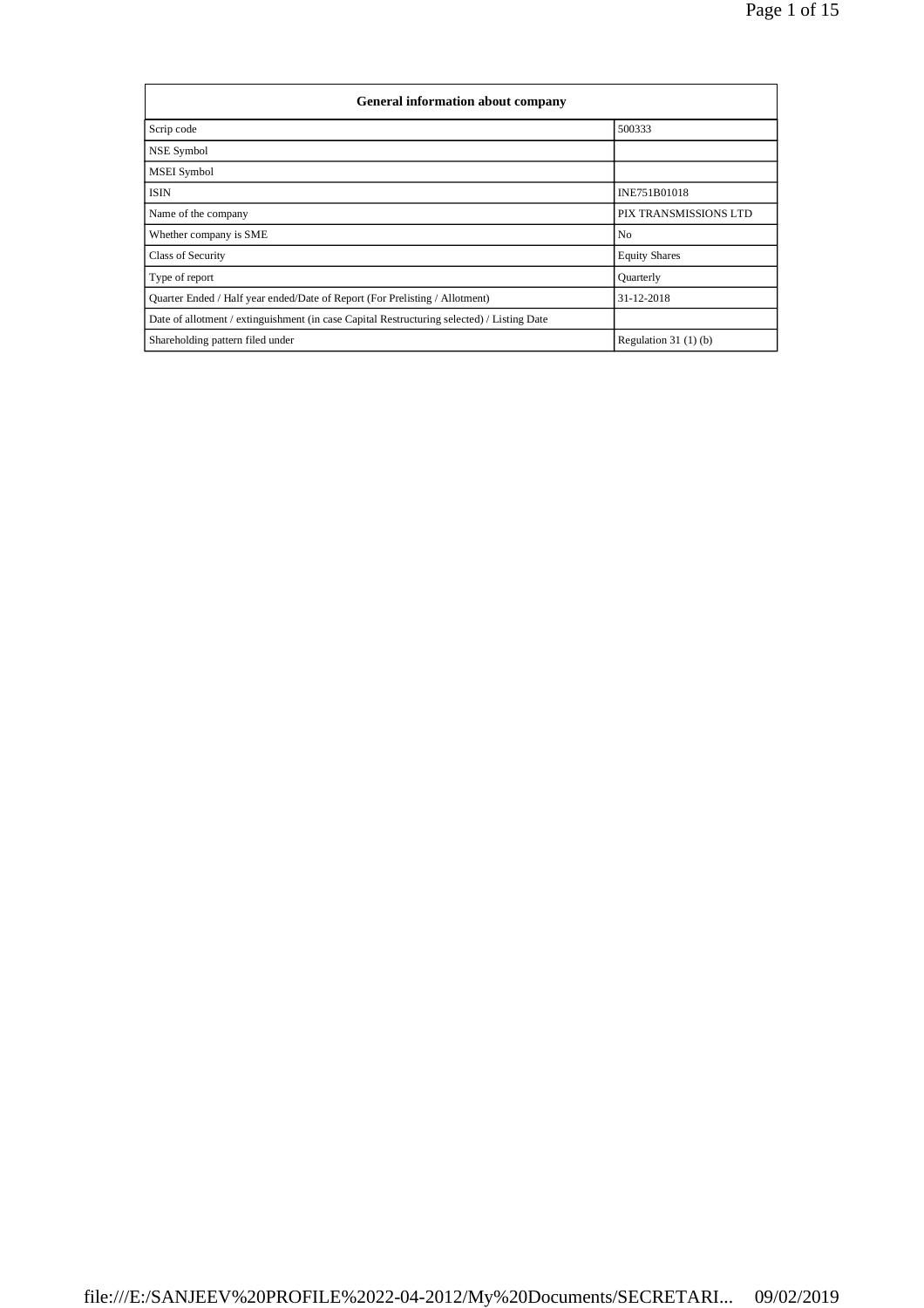|                | <b>Declaration</b>                                                                        |                |                                |                       |                            |  |  |  |  |  |  |  |  |
|----------------|-------------------------------------------------------------------------------------------|----------------|--------------------------------|-----------------------|----------------------------|--|--|--|--|--|--|--|--|
| Sr.<br>No.     | Particular                                                                                | Yes/No         | Promoter and<br>Promoter Group | Public<br>shareholder | Non Promoter-Non<br>Public |  |  |  |  |  |  |  |  |
| $\mathbf{1}$   | Whether the Listed Entity has issued any partly paid up<br>shares?                        | N <sub>0</sub> | N <sub>0</sub>                 | N <sub>0</sub>        | N <sub>0</sub>             |  |  |  |  |  |  |  |  |
| $\overline{2}$ | Whether the Listed Entity has issued any Convertible<br>Securities?                       | N <sub>0</sub> | N <sub>0</sub>                 | N <sub>0</sub>        | N <sub>0</sub>             |  |  |  |  |  |  |  |  |
| 3              | Whether the Listed Entity has issued any Warrants?                                        | N <sub>0</sub> | N <sub>0</sub>                 | N <sub>0</sub>        | N <sub>0</sub>             |  |  |  |  |  |  |  |  |
| $\overline{4}$ | Whether the Listed Entity has any shares against which<br>depository receipts are issued? | N <sub>0</sub> | N <sub>0</sub>                 | N <sub>0</sub>        | N <sub>0</sub>             |  |  |  |  |  |  |  |  |
| 5              | Whether the Listed Entity has any shares in locked-in?                                    | N <sub>0</sub> | N <sub>0</sub>                 | No.                   | No                         |  |  |  |  |  |  |  |  |
| 6              | Whether any shares held by promoters are pledge or<br>otherwise encumbered?               | N <sub>0</sub> | N <sub>0</sub>                 |                       |                            |  |  |  |  |  |  |  |  |
| $\overline{7}$ | Whether company has equity shares with differential<br>voting rights?                     | N <sub>0</sub> | N <sub>0</sub>                 | No                    | N <sub>0</sub>             |  |  |  |  |  |  |  |  |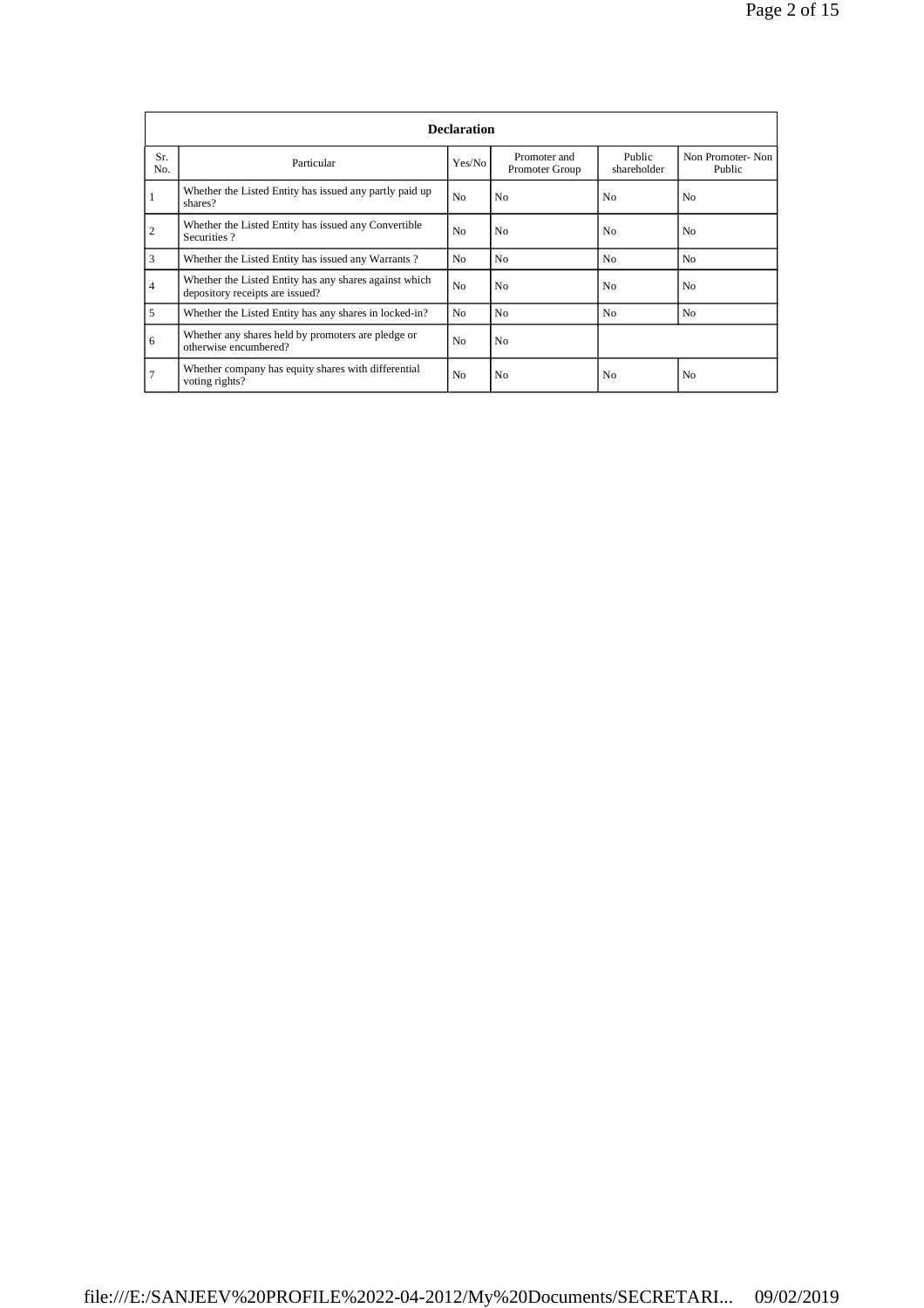|                                  |                                                |                         |                         |                           |                          |                                    | Table I - Summary Statement holding of specified securities                     |                                                                  |               |          |                     |
|----------------------------------|------------------------------------------------|-------------------------|-------------------------|---------------------------|--------------------------|------------------------------------|---------------------------------------------------------------------------------|------------------------------------------------------------------|---------------|----------|---------------------|
|                                  |                                                |                         | No. of                  | No. Of<br>Partly<br>paid- | No. Of<br>shares         | Total nos.<br>shares<br>held (VII) | Shareholding<br>as a % of total<br>no. of shares<br>(calculated as<br>per SCRR, | Number of Voting Rights held in each<br>class of securities (IX) |               |          |                     |
| Category<br>$($ $\Gamma$<br>(II) | Category of<br>shareholder                     | Nos. Of<br>shareholders | fully paid<br>up equity | up<br>equity              | underlying<br>Depository |                                    |                                                                                 | No of Voting (XIV) Rights                                        |               |          | Total as a          |
|                                  |                                                | (III)                   | shares<br>held $(IV)$   | shares<br>held<br>(V)     | Receipts<br>(VI)         | $= (IV) +$<br>$(V)$ + $(VI)$       | 1957) (VIII) As<br>a % of<br>$(A+B+C2)$                                         | Class eg:<br>X                                                   | Class<br>eg:y | Total    | $%$ of<br>$(A+B+C)$ |
| (A)                              | Promoter &<br>Promoter<br>Group                | 10                      | 8328080                 |                           |                          | 8328080                            | 61.12                                                                           | 8328080                                                          |               | 8328080  | 61.12               |
| (B)                              | Public                                         | 14277                   | 5297120                 |                           |                          | 5297120                            | 38.88                                                                           | 5297120                                                          |               | 5297120  | 38.88               |
| (C)                              | Non<br>Promoter-<br>Non Public                 |                         |                         |                           |                          |                                    |                                                                                 |                                                                  |               |          |                     |
| (C1)                             | <b>Shares</b><br>underlying<br><b>DRs</b>      |                         |                         |                           |                          |                                    |                                                                                 |                                                                  |               |          |                     |
| (C2)                             | Shares held<br>by<br>Employee<br><b>Trusts</b> |                         |                         |                           |                          |                                    |                                                                                 |                                                                  |               |          |                     |
|                                  | Total                                          | 14287                   | 13625200                |                           |                          | 13625200                           | 100                                                                             | 13625200                                                         |               | 13625200 | 100                 |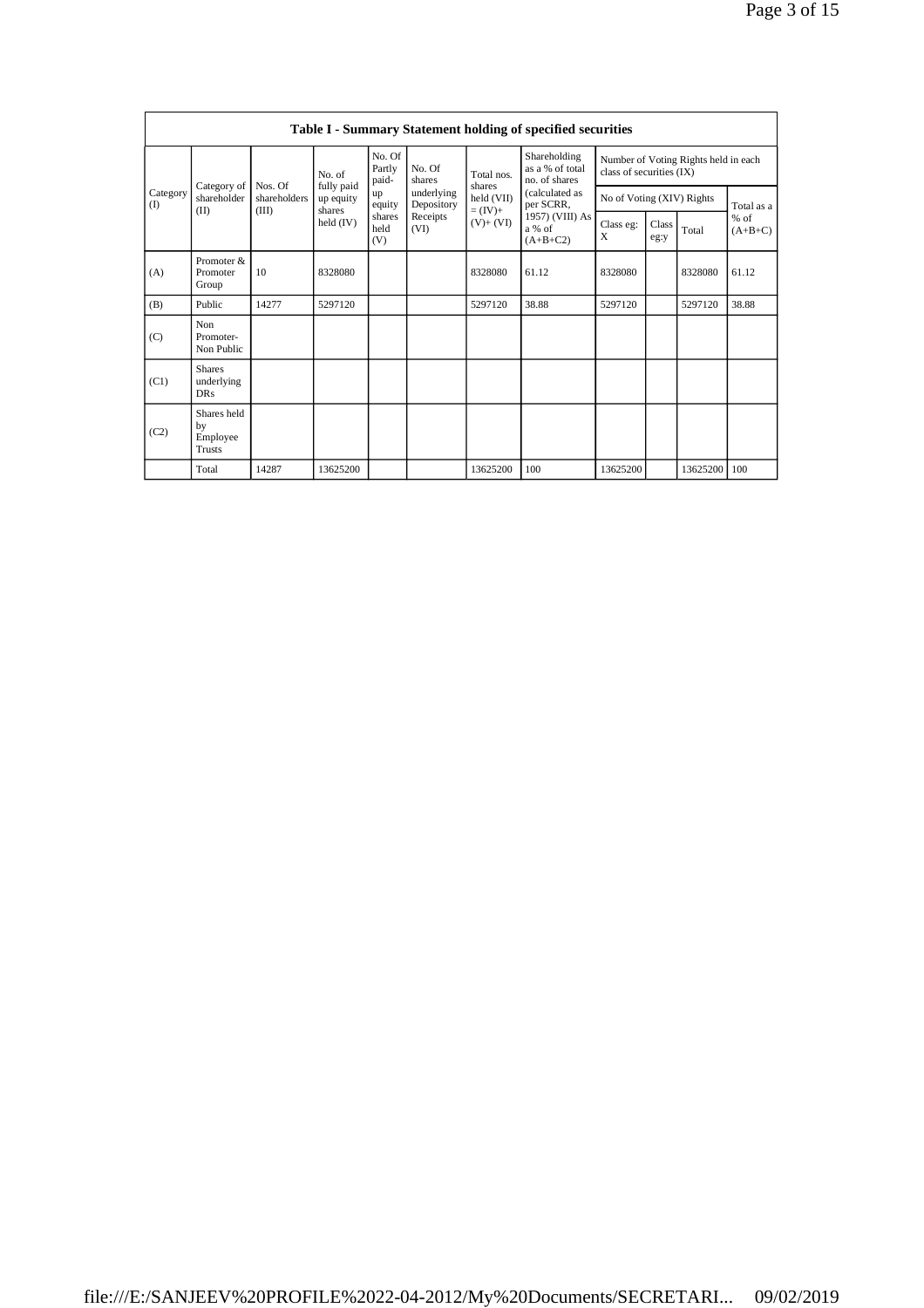|                 | <b>Table I - Summary Statement holding of specified securities</b> |                                                      |                                                                             |                                                                             |                                                                                                            |                                          |                                                      |                                                                               |                                                |                                       |  |  |  |
|-----------------|--------------------------------------------------------------------|------------------------------------------------------|-----------------------------------------------------------------------------|-----------------------------------------------------------------------------|------------------------------------------------------------------------------------------------------------|------------------------------------------|------------------------------------------------------|-------------------------------------------------------------------------------|------------------------------------------------|---------------------------------------|--|--|--|
| Category<br>(1) | Category of<br>shareholder<br>(II)                                 | No. Of<br><b>Shares</b><br>Underlying<br>Outstanding | No. of<br><b>Shares</b><br>Underlying<br>Outstanding<br>Warrants<br>$(X_i)$ | No. Of Shares<br>Underlying<br>Outstanding<br>convertible<br>securities and | Shareholding, as<br>a % assuming full<br>conversion of<br>convertible<br>securities (as a<br>percentage of | Number of<br>Locked in<br>shares $(XII)$ |                                                      | Number of<br><b>Shares</b><br>pledged or<br>otherwise<br>encumbered<br>(XIII) |                                                | Number of<br>equity shares<br>held in |  |  |  |
|                 |                                                                    | convertible<br>securities $(X)$                      |                                                                             | No. Of<br>Warrants (Xi)<br>(a)                                              | diluted share<br>capital) $(XI)=$<br>$(VII)+(X)$ As a %<br>of $(A+B+C2)$                                   | No.<br>(a)                               | As $a\%$<br>of total<br><b>Shares</b><br>held<br>(b) | No.<br>(a)                                                                    | As a %<br>of total<br><b>Shares</b><br>held(b) | dematerialized<br>form (XIV)          |  |  |  |
| (A)             | Promoter &<br>Promoter<br>Group                                    |                                                      |                                                                             |                                                                             | 61.12                                                                                                      |                                          |                                                      |                                                                               |                                                | 8328080                               |  |  |  |
| (B)             | Public                                                             |                                                      |                                                                             |                                                                             | 38.88                                                                                                      |                                          |                                                      |                                                                               |                                                | 4597560                               |  |  |  |
| (C)             | Non<br>Promoter-<br>Non Public                                     |                                                      |                                                                             |                                                                             |                                                                                                            |                                          |                                                      |                                                                               |                                                |                                       |  |  |  |
| (C1)            | <b>Shares</b><br>underlying<br><b>DRs</b>                          |                                                      |                                                                             |                                                                             |                                                                                                            |                                          |                                                      |                                                                               |                                                |                                       |  |  |  |
| (C2)            | Shares held<br>by<br>Employee<br><b>Trusts</b>                     |                                                      |                                                                             |                                                                             |                                                                                                            |                                          |                                                      |                                                                               |                                                |                                       |  |  |  |
|                 | Total                                                              |                                                      |                                                                             |                                                                             | 100                                                                                                        |                                          |                                                      |                                                                               |                                                | 12925640                              |  |  |  |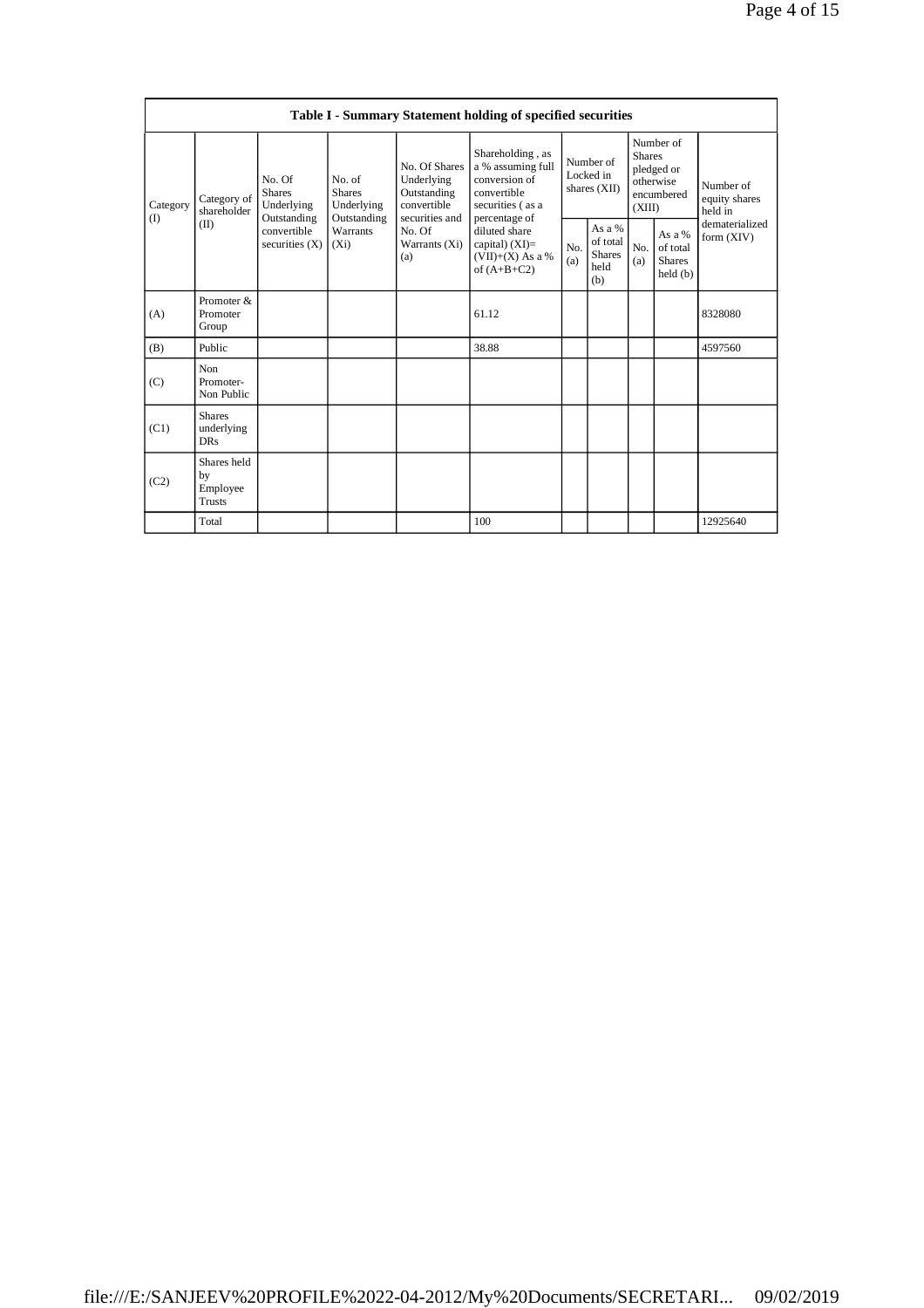|                                                                                                | Table II - Statement showing shareholding pattern of the Promoter and Promoter Group                                |                                  |                                   |                       |                          |                                  |                                                     |                               |               |                                 |                                 |  |  |
|------------------------------------------------------------------------------------------------|---------------------------------------------------------------------------------------------------------------------|----------------------------------|-----------------------------------|-----------------------|--------------------------|----------------------------------|-----------------------------------------------------|-------------------------------|---------------|---------------------------------|---------------------------------|--|--|
|                                                                                                |                                                                                                                     |                                  | No. of                            | No.<br>Of<br>Partly   | No. Of<br>shares         | Total nos.                       | Shareholding<br>as a % of<br>total no. of<br>shares | each class of securities (IX) |               | Number of Voting Rights held in |                                 |  |  |
| Sr.                                                                                            | Category & Name<br>of the<br>Shareholders (I)                                                                       | Nos. Of<br>shareholders<br>(III) | fully paid<br>up equity<br>shares | paid-<br>up<br>equity | underlying<br>Depository | shares<br>held (VII)<br>$=(IV)+$ | (calculated<br>as per                               | No of Voting (XIV) Rights     |               |                                 | Total<br>as a %                 |  |  |
|                                                                                                |                                                                                                                     |                                  | held $(IV)$                       | shares<br>held<br>(V) | Receipts<br>(VI)         | $(V)$ + $(VI)$                   | SCRR, 1957)<br>(VIII) As a<br>% of<br>$(A+B+C2)$    | Class eg:<br>X                | Class<br>eg:y | Total                           | of<br>Total<br>Voting<br>rights |  |  |
| А                                                                                              | Table II - Statement showing shareholding pattern of the Promoter and Promoter Group                                |                                  |                                   |                       |                          |                                  |                                                     |                               |               |                                 |                                 |  |  |
| (1)                                                                                            | Indian                                                                                                              |                                  |                                   |                       |                          |                                  |                                                     |                               |               |                                 |                                 |  |  |
| (a)                                                                                            | Individuals/Hindu<br>undivided Family                                                                               | 10                               | 8328080                           |                       |                          | 8328080                          | 61.12                                               | 8328080                       |               | 8328080                         | 61.12                           |  |  |
| Sub-Total<br>(A)(1)                                                                            |                                                                                                                     | 10                               | 8328080                           |                       |                          | 8328080                          | 61.12                                               | 8328080                       |               | 8328080                         | 61.12                           |  |  |
| (2)                                                                                            | Foreign                                                                                                             |                                  |                                   |                       |                          |                                  |                                                     |                               |               |                                 |                                 |  |  |
| Total<br>Shareholding<br>of Promoter<br>and<br>Promoter<br>Group $(A)=$<br>$(A)(1)+(A)$<br>(2) |                                                                                                                     | 10                               | 8328080                           |                       |                          | 8328080                          | 61.12                                               | 8328080                       |               | 8328080                         | 61.12                           |  |  |
| В                                                                                              | Table III - Statement showing shareholding pattern of the Public shareholder                                        |                                  |                                   |                       |                          |                                  |                                                     |                               |               |                                 |                                 |  |  |
| (1)                                                                                            | Institutions                                                                                                        |                                  |                                   |                       |                          |                                  |                                                     |                               |               |                                 |                                 |  |  |
| (f)                                                                                            | Financial<br>Institutions/<br><b>Banks</b>                                                                          | $\mathbf{1}$                     | 2100                              |                       |                          | 2100                             | 0.02                                                | 2100                          |               | 2100                            | 0.02                            |  |  |
| Sub-Total<br>(B)(1)                                                                            |                                                                                                                     | 1                                | 2100                              |                       |                          | 2100                             | 0.02                                                | 2100                          |               | 2100                            | 0.02                            |  |  |
| (3)                                                                                            | Non-institutions                                                                                                    |                                  |                                   |                       |                          |                                  |                                                     |                               |               |                                 |                                 |  |  |
| (a(i))                                                                                         | Individuals -<br>i.Individual<br>shareholders<br>holding nominal<br>share capital up to<br>Rs. 2 lakhs.             | 13696                            | 3239673                           |                       |                          | 3239673                          | 23.78                                               | 3239673                       |               | 3239673                         | 23.78                           |  |  |
| (a(ii))                                                                                        | Individuals - ii.<br>Individual<br>shareholders<br>holding nominal<br>share capital in<br>excess of Rs. 2<br>lakhs. | 21                               | 990260                            |                       |                          | 990260                           | 7.27                                                | 990260                        |               | 990260                          | 7.27                            |  |  |
| (e)                                                                                            | Any Other<br>(specify)                                                                                              | 559                              | 1065087                           |                       |                          | 1065087                          | 7.82                                                | 1065087                       |               | 1065087                         | 7.82                            |  |  |
| Sub-Total<br>(B)(3)                                                                            |                                                                                                                     | 14276                            | 5295020                           |                       |                          | 5295020                          | 38.86                                               | 5295020                       |               | 5295020                         | 38.86                           |  |  |
| <b>Total Public</b><br>Shareholding<br>$(B)=(B)(1)+$<br>$(B)(2)+(B)$<br>(3)                    |                                                                                                                     | 14277                            | 5297120                           |                       |                          | 5297120                          | 38.88                                               | 5297120                       |               | 5297120                         | 38.88                           |  |  |
| ${\bf C}$                                                                                      | Table IV - Statement showing shareholding pattern of the Non Promoter- Non Public shareholder                       |                                  |                                   |                       |                          |                                  |                                                     |                               |               |                                 |                                 |  |  |
| Total<br>$(A+B+C2)$                                                                            |                                                                                                                     | 14287                            | 13625200                          |                       |                          | 13625200                         | 100                                                 | 13625200                      |               | 13625200                        | 100                             |  |  |
| Total<br>$(A+B+C)$                                                                             |                                                                                                                     | 14287                            | 13625200                          |                       |                          | 13625200                         | 100                                                 | 13625200                      |               | 13625200 100                    |                                 |  |  |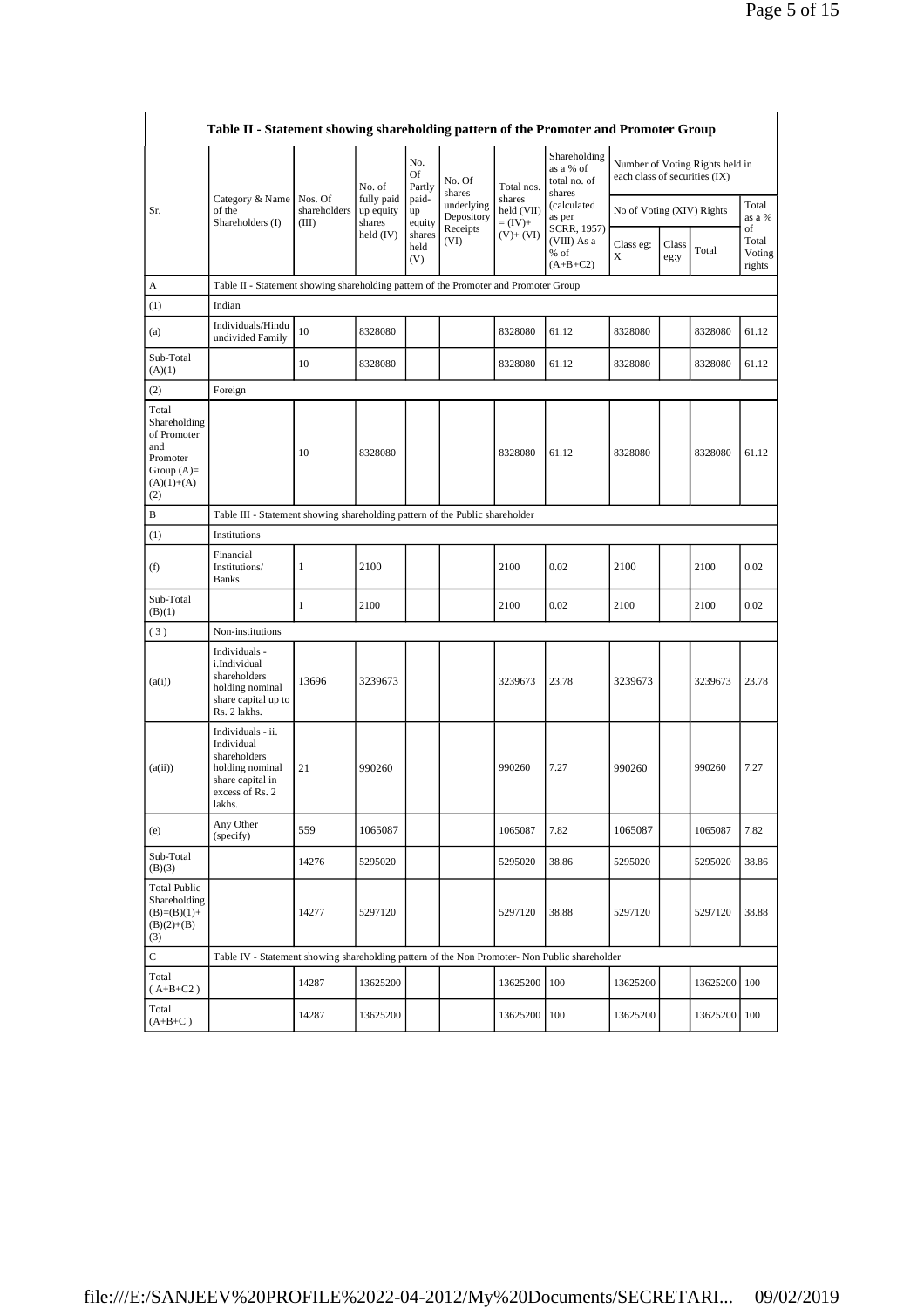|                                                                                                                                                                            | Table II - Statement showing shareholding pattern of the Promoter and Promoter Group |                                                                                         |                                                                             |                                                                                               |                                          |                                                |                                                                               |  |                                       |  |  |  |
|----------------------------------------------------------------------------------------------------------------------------------------------------------------------------|--------------------------------------------------------------------------------------|-----------------------------------------------------------------------------------------|-----------------------------------------------------------------------------|-----------------------------------------------------------------------------------------------|------------------------------------------|------------------------------------------------|-------------------------------------------------------------------------------|--|---------------------------------------|--|--|--|
| Sr.                                                                                                                                                                        | No. Of Shares<br>Underlying<br>Outstanding                                           | No. of Shares<br>Underlying<br>Outstanding                                              | No. Of Shares<br>Underlying<br>Outstanding<br>convertible<br>securities and | Shareholding, as a<br>% assuming full<br>conversion of<br>convertible<br>securities (as a     | Number of<br>Locked in<br>shares $(XII)$ |                                                | Number of<br><b>Shares</b><br>pledged or<br>otherwise<br>encumbered<br>(XIII) |  | Number of<br>equity shares<br>held in |  |  |  |
| convertible<br>Warrants (Xi)<br>No. Of<br>securities $(X)$<br>Warrants (Xi)<br>(a)<br>Table II - Statement showing shareholding pattern of the Promoter and Promoter Group |                                                                                      | percentage of diluted<br>share capital) $(XI)$ =<br>$(VII)+(X)$ As a % of<br>$(A+B+C2)$ | No.<br>(a)                                                                  | As a %<br>of total<br><b>Shares</b><br>held<br>(b)                                            | No.<br>(a)                               | As a %<br>of total<br><b>Shares</b><br>held(b) | dematerialized<br>form $(XIV)$                                                |  |                                       |  |  |  |
| А                                                                                                                                                                          |                                                                                      |                                                                                         |                                                                             |                                                                                               |                                          |                                                |                                                                               |  |                                       |  |  |  |
| (1)                                                                                                                                                                        | Indian                                                                               |                                                                                         |                                                                             |                                                                                               |                                          |                                                |                                                                               |  |                                       |  |  |  |
| (a)                                                                                                                                                                        |                                                                                      |                                                                                         |                                                                             | 61.12                                                                                         |                                          |                                                |                                                                               |  | 8328080                               |  |  |  |
| Sub-Total (A)<br>(1)                                                                                                                                                       |                                                                                      |                                                                                         |                                                                             | 61.12                                                                                         |                                          |                                                |                                                                               |  | 8328080                               |  |  |  |
| (2)                                                                                                                                                                        | Foreign                                                                              |                                                                                         |                                                                             |                                                                                               |                                          |                                                |                                                                               |  |                                       |  |  |  |
| Total<br>Shareholding of<br>Promoter and<br>Promoter<br>Group $(A)=(A)$<br>$(1)+(A)(2)$                                                                                    |                                                                                      |                                                                                         |                                                                             | 61.12                                                                                         |                                          |                                                |                                                                               |  | 8328080                               |  |  |  |
| B                                                                                                                                                                          |                                                                                      |                                                                                         |                                                                             | Table III - Statement showing shareholding pattern of the Public shareholder                  |                                          |                                                |                                                                               |  |                                       |  |  |  |
| (1)                                                                                                                                                                        | Institutions                                                                         |                                                                                         |                                                                             |                                                                                               |                                          |                                                |                                                                               |  |                                       |  |  |  |
| (f)                                                                                                                                                                        |                                                                                      |                                                                                         |                                                                             | 0.02                                                                                          |                                          |                                                |                                                                               |  | $\bf{0}$                              |  |  |  |
| Sub-Total (B)<br>(1)                                                                                                                                                       |                                                                                      |                                                                                         |                                                                             | 0.02                                                                                          |                                          |                                                |                                                                               |  | $\boldsymbol{0}$                      |  |  |  |
| (3)                                                                                                                                                                        | Non-institutions                                                                     |                                                                                         |                                                                             |                                                                                               |                                          |                                                |                                                                               |  |                                       |  |  |  |
| (a(i))                                                                                                                                                                     |                                                                                      |                                                                                         |                                                                             | 23.78                                                                                         |                                          |                                                |                                                                               |  | 2550088                               |  |  |  |
| (a(ii))                                                                                                                                                                    |                                                                                      |                                                                                         |                                                                             | 7.27                                                                                          |                                          |                                                |                                                                               |  | 990260                                |  |  |  |
| (e)                                                                                                                                                                        |                                                                                      |                                                                                         |                                                                             | 7.82                                                                                          |                                          |                                                |                                                                               |  | 1057212                               |  |  |  |
| Sub-Total (B)<br>(3)                                                                                                                                                       |                                                                                      |                                                                                         |                                                                             | 38.86                                                                                         |                                          |                                                |                                                                               |  | 4597560                               |  |  |  |
| <b>Total Public</b><br>Shareholding<br>$(B)=(B)(1)+(B)$<br>$(2)+(B)(3)$                                                                                                    |                                                                                      |                                                                                         |                                                                             | 38.88                                                                                         |                                          |                                                |                                                                               |  | 4597560                               |  |  |  |
| $\mathsf C$                                                                                                                                                                |                                                                                      |                                                                                         |                                                                             | Table IV - Statement showing shareholding pattern of the Non Promoter- Non Public shareholder |                                          |                                                |                                                                               |  |                                       |  |  |  |
| Total<br>$(A+B+C2)$                                                                                                                                                        |                                                                                      |                                                                                         |                                                                             | 100                                                                                           |                                          |                                                |                                                                               |  | 12925640                              |  |  |  |
| Total<br>$(A+B+C)$                                                                                                                                                         |                                                                                      |                                                                                         |                                                                             | 100                                                                                           |                                          |                                                |                                                                               |  | 12925640                              |  |  |  |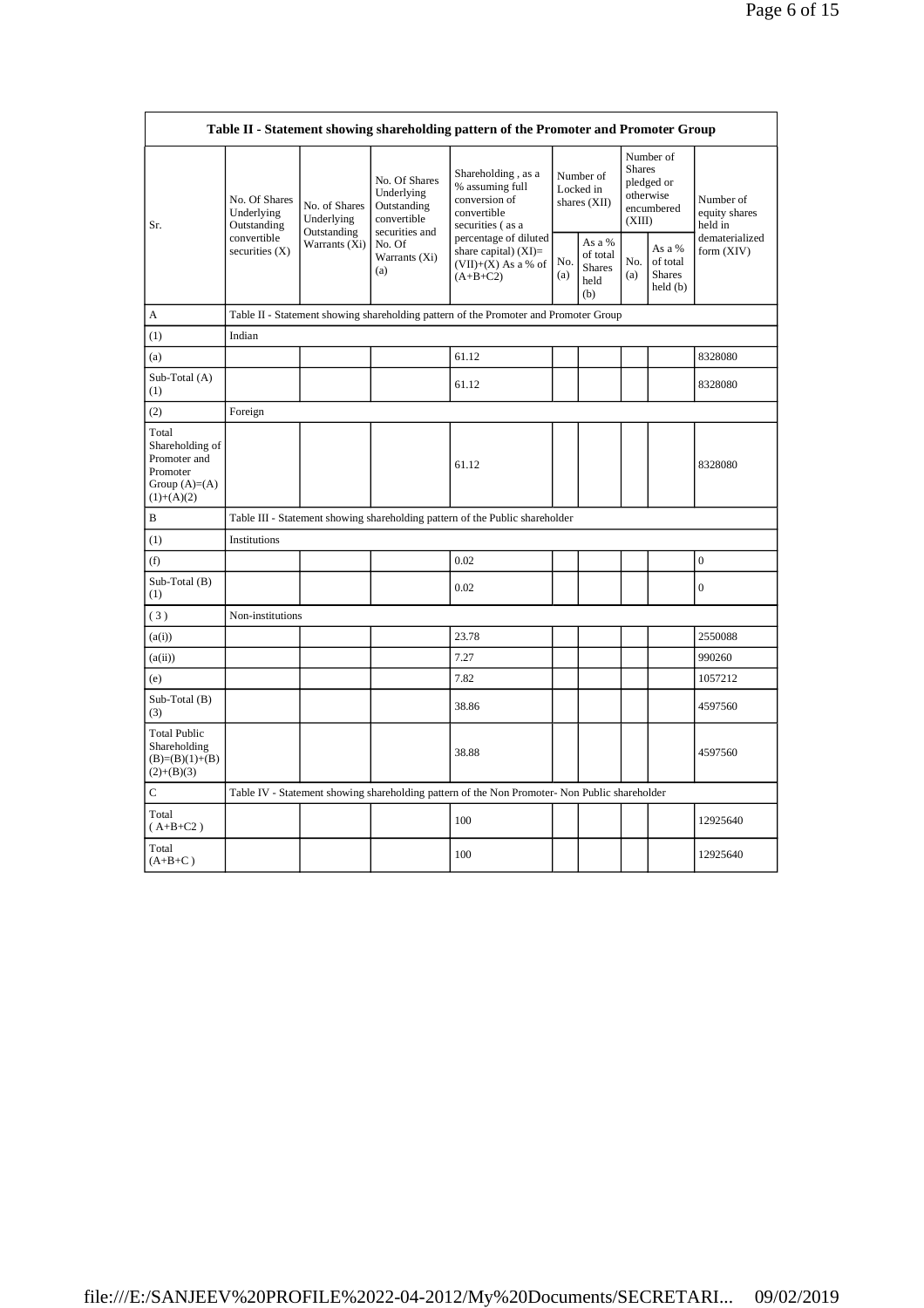|                                                                                                                                                                                              |                                  |                                       | Individuals/Hindu undivided Family |                                 |                               |                               |                                 |
|----------------------------------------------------------------------------------------------------------------------------------------------------------------------------------------------|----------------------------------|---------------------------------------|------------------------------------|---------------------------------|-------------------------------|-------------------------------|---------------------------------|
| Searial No.                                                                                                                                                                                  | $\mathbf{1}$                     | $\sqrt{2}$                            | 3                                  | $\overline{4}$                  | 5                             | 6                             | $\tau$                          |
| Name of the<br>Shareholders (I)                                                                                                                                                              | SONEPAL<br>SINGH<br><b>SETHI</b> | <b>RISHIPAL</b><br><b>SINGH SETHI</b> | AMARPAL<br><b>SETHI</b>            | <b>KARANPAL</b><br><b>SETHI</b> | <b>NIRMAL</b><br><b>SETHI</b> | SUKHPAL<br><b>SINGH SEHTI</b> | <b>INDERJIT</b><br><b>SETHI</b> |
| PAN(II)                                                                                                                                                                                      | AACPS1911J                       | ALGPS6579K                            | AACPS1910K                         | AZAPS2423E                      | AAMPS3994B                    | AACPS1909C                    | AAMPS3995A                      |
| No. of fully paid<br>up equity shares<br>held (IV)                                                                                                                                           | 1507600                          | 1168357                               | 1027375                            | 970805                          | 959212                        | 857145                        | 853629                          |
| No. Of Partly paid-<br>up equity shares<br>held (V)                                                                                                                                          |                                  |                                       |                                    |                                 |                               |                               |                                 |
| No. Of shares<br>underlying<br>Depository<br>Receipts (VI)                                                                                                                                   |                                  |                                       |                                    |                                 |                               |                               |                                 |
| Total nos. shares<br>held $(VII) = (IV) +$<br>$(V)+(VI)$                                                                                                                                     | 1507600                          | 1168357                               | 1027375                            | 970805                          | 959212                        | 857145                        | 853629                          |
| Shareholding as a<br>% of total no. of<br>shares (calculated<br>as per SCRR,<br>1957) (VIII) As a<br>% of $(A+B+C2)$                                                                         | 11.06                            | 8.57                                  | 7.54                               | 7.13                            | 7.04                          | 6.29                          | 6.27                            |
| Number of Voting Rights held in each class of securities (IX)                                                                                                                                |                                  |                                       |                                    |                                 |                               |                               |                                 |
| Class eg:X                                                                                                                                                                                   | 1507600                          | 1168357                               | 1027375                            | 970805                          | 959212                        | 857145                        | 853629                          |
| Class eg:y                                                                                                                                                                                   |                                  |                                       |                                    |                                 |                               |                               |                                 |
| Total                                                                                                                                                                                        | 1507600                          | 1168357                               | 1027375                            | 970805                          | 959212                        | 857145                        | 853629                          |
| Total as a % of<br><b>Total Voting rights</b>                                                                                                                                                | 11.06                            | 8.57                                  | 7.54                               | 7.13                            | 7.04                          | 6.29                          | 6.27                            |
| No. Of Shares<br>Underlying<br>Outstanding<br>convertible<br>securities $(X)$                                                                                                                |                                  |                                       |                                    |                                 |                               |                               |                                 |
| No. of Shares<br>Underlying<br>Outstanding<br>Warrants (Xi)                                                                                                                                  |                                  |                                       |                                    |                                 |                               |                               |                                 |
| No. Of Shares<br>Underlying<br>Outstanding<br>convertible<br>securities and No.<br>Of Warrants (Xi)<br>(a)                                                                                   |                                  |                                       |                                    |                                 |                               |                               |                                 |
| Shareholding, as a<br>% assuming full<br>conversion of<br>convertible<br>securities (as a<br>percentage of<br>diluted share<br>capital) $(XI) = (VII)$<br>$+(Xi)(a)$ As a % of<br>$(A+B+C2)$ | 11.06                            | 8.57                                  | 7.54                               | 7.13                            | 7.04                          | 6.29                          | 6.27                            |
| Number of Locked in shares (XII)                                                                                                                                                             |                                  |                                       |                                    |                                 |                               |                               |                                 |
| No. (a)                                                                                                                                                                                      |                                  |                                       |                                    |                                 |                               |                               |                                 |
| As a % of total<br>Shares held (b)                                                                                                                                                           |                                  |                                       |                                    |                                 |                               |                               |                                 |
| Number of Shares pledged or otherwise encumbered (XIII)                                                                                                                                      |                                  |                                       |                                    |                                 |                               |                               |                                 |
| No. (a)<br>As a % of total                                                                                                                                                                   |                                  |                                       |                                    |                                 |                               |                               |                                 |
| Shares held (b)                                                                                                                                                                              |                                  |                                       |                                    |                                 |                               |                               |                                 |
| Number of equity<br>shares held in<br>dematerialized<br>form $(XIV)$                                                                                                                         | 1507600                          | 1168357                               | 1027375                            | 970805                          | 959212                        | 857145                        | 853629                          |
| Reason for not providing PAN                                                                                                                                                                 |                                  |                                       |                                    |                                 |                               |                               |                                 |
| Reason for not<br>providing PAN                                                                                                                                                              |                                  |                                       |                                    |                                 |                               |                               |                                 |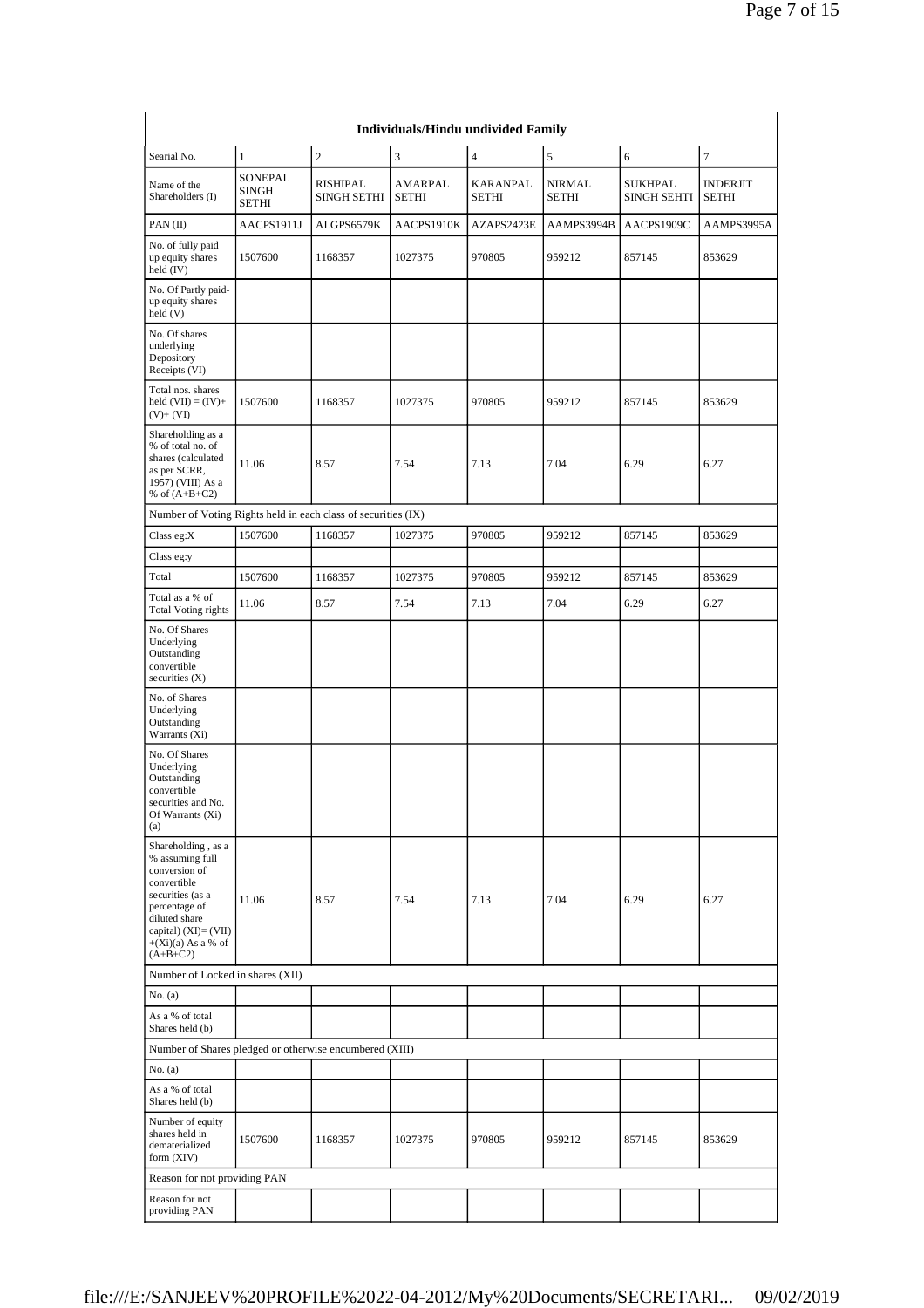| ' Shareholder type |  |  |  |  |
|--------------------|--|--|--|--|
| . .                |  |  |  |  |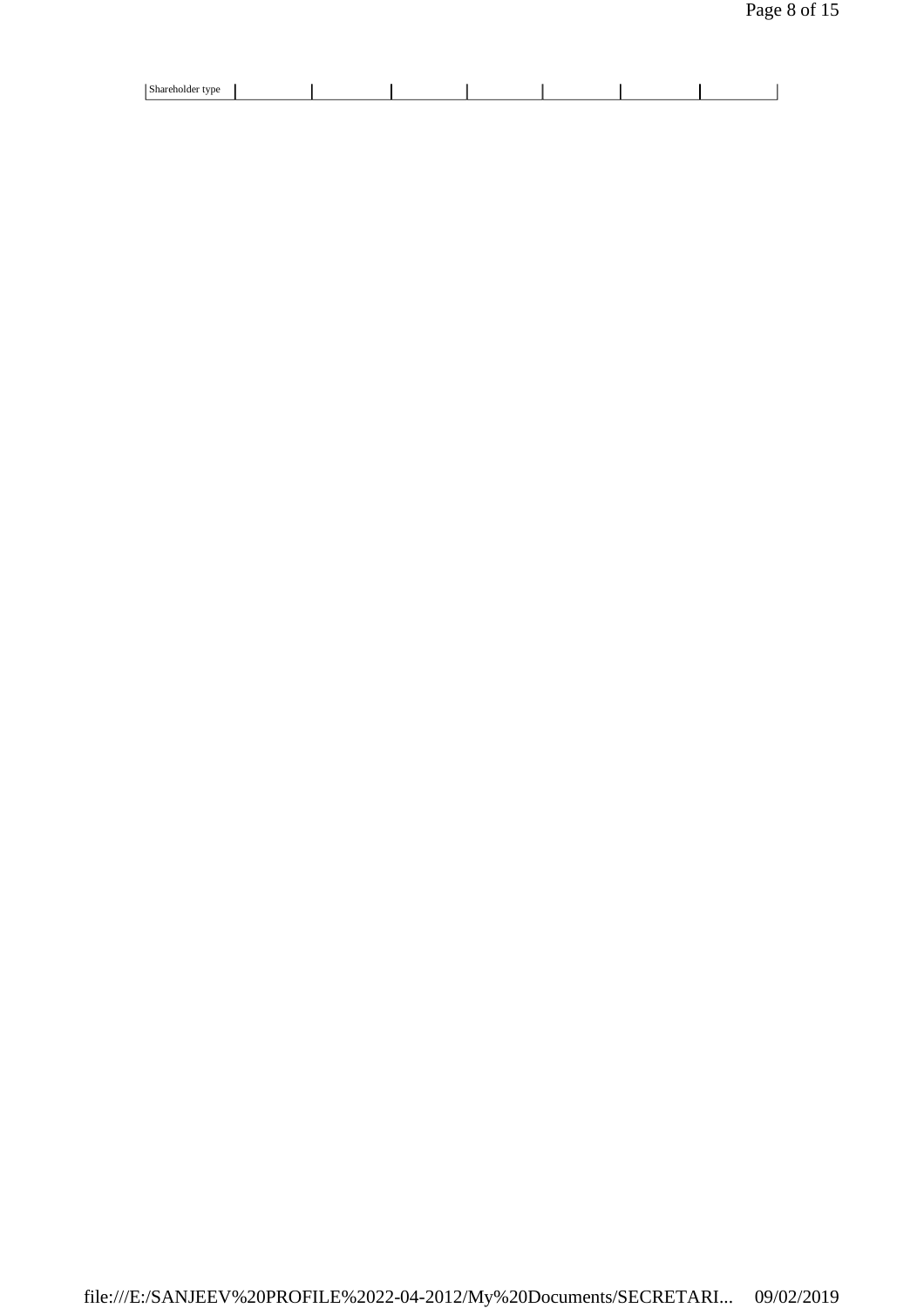| Individuals/Hindu undivided Family                                                                                                                                                        |                                                               |                  |                   |                       |  |  |  |  |  |  |  |
|-------------------------------------------------------------------------------------------------------------------------------------------------------------------------------------------|---------------------------------------------------------------|------------------|-------------------|-----------------------|--|--|--|--|--|--|--|
| Searial No.                                                                                                                                                                               | 8                                                             | 9                | 10                |                       |  |  |  |  |  |  |  |
| Name of the<br>Shareholders (I)                                                                                                                                                           | <b>DAVINDER SETHI</b>                                         | KAMALPREET SETHI | <b>SABA SETHI</b> | Click here to go back |  |  |  |  |  |  |  |
| $PAN$ (II)                                                                                                                                                                                | AAMPS3992H                                                    | AAMPS3993G       | AZAPS2424D        | Total                 |  |  |  |  |  |  |  |
| No. of fully paid<br>up equity shares<br>held (IV)                                                                                                                                        | 667457                                                        | 222700           | 93800             | 8328080               |  |  |  |  |  |  |  |
| No. Of Partly paid-<br>up equity shares<br>held (V)                                                                                                                                       |                                                               |                  |                   |                       |  |  |  |  |  |  |  |
| No. Of shares<br>underlying<br>Depository<br>Receipts (VI)                                                                                                                                |                                                               |                  |                   |                       |  |  |  |  |  |  |  |
| Total nos. shares<br>held $(VII) = (IV) +$<br>$(V) + (VI)$                                                                                                                                | 667457                                                        | 222700           | 93800             | 8328080               |  |  |  |  |  |  |  |
| Shareholding as a<br>% of total no. of<br>shares (calculated<br>as per SCRR,<br>1957) (VIII) As a<br>% of $(A+B+C2)$                                                                      | 4.9                                                           | 1.63             | 0.69              | 61.12                 |  |  |  |  |  |  |  |
|                                                                                                                                                                                           | Number of Voting Rights held in each class of securities (IX) |                  |                   |                       |  |  |  |  |  |  |  |
| Class eg:X                                                                                                                                                                                | 667457                                                        | 222700           | 93800             | 8328080               |  |  |  |  |  |  |  |
| Class eg:y                                                                                                                                                                                |                                                               |                  |                   |                       |  |  |  |  |  |  |  |
| Total                                                                                                                                                                                     | 667457                                                        | 222700           | 93800             | 8328080               |  |  |  |  |  |  |  |
| Total as a % of<br><b>Total Voting rights</b>                                                                                                                                             | 4.9                                                           | 1.63             | 0.69              | 61.12                 |  |  |  |  |  |  |  |
| No. Of Shares<br>Underlying<br>Outstanding<br>convertible<br>securities $(X)$                                                                                                             |                                                               |                  |                   |                       |  |  |  |  |  |  |  |
| No. of Shares<br>Underlying<br>Outstanding<br>Warrants (Xi)                                                                                                                               |                                                               |                  |                   |                       |  |  |  |  |  |  |  |
| No. Of Shares<br>Underlying<br>Outstanding<br>convertible<br>securities and No.<br>Of Warrants (Xi)<br>(a)                                                                                |                                                               |                  |                   |                       |  |  |  |  |  |  |  |
| Shareholding, as a<br>% assuming full<br>conversion of<br>convertible<br>securities (as a<br>percentage of<br>diluted share<br>capital) (XI)= (VII)<br>$+(Xi)(a)$ As a % of<br>$(A+B+C2)$ | 4.9                                                           | 1.63             | 0.69              | 61.12                 |  |  |  |  |  |  |  |
| Number of Locked in shares (XII)                                                                                                                                                          |                                                               |                  |                   |                       |  |  |  |  |  |  |  |
| No. (a)                                                                                                                                                                                   |                                                               |                  |                   |                       |  |  |  |  |  |  |  |
| As a % of total<br>Shares held (b)                                                                                                                                                        |                                                               |                  |                   |                       |  |  |  |  |  |  |  |
|                                                                                                                                                                                           | Number of Shares pledged or otherwise encumbered (XIII)       |                  |                   |                       |  |  |  |  |  |  |  |
| No. (a)                                                                                                                                                                                   |                                                               |                  |                   |                       |  |  |  |  |  |  |  |
| As a % of total<br>Shares held (b)                                                                                                                                                        |                                                               |                  |                   |                       |  |  |  |  |  |  |  |
| Number of equity<br>shares held in<br>dematerialized<br>form (XIV)                                                                                                                        | 667457                                                        | 222700           | 93800             | 8328080               |  |  |  |  |  |  |  |
| Reason for not providing PAN                                                                                                                                                              |                                                               |                  |                   |                       |  |  |  |  |  |  |  |
| Reason for not<br>providing PAN                                                                                                                                                           |                                                               |                  |                   |                       |  |  |  |  |  |  |  |
| Shareholder type                                                                                                                                                                          |                                                               |                  |                   |                       |  |  |  |  |  |  |  |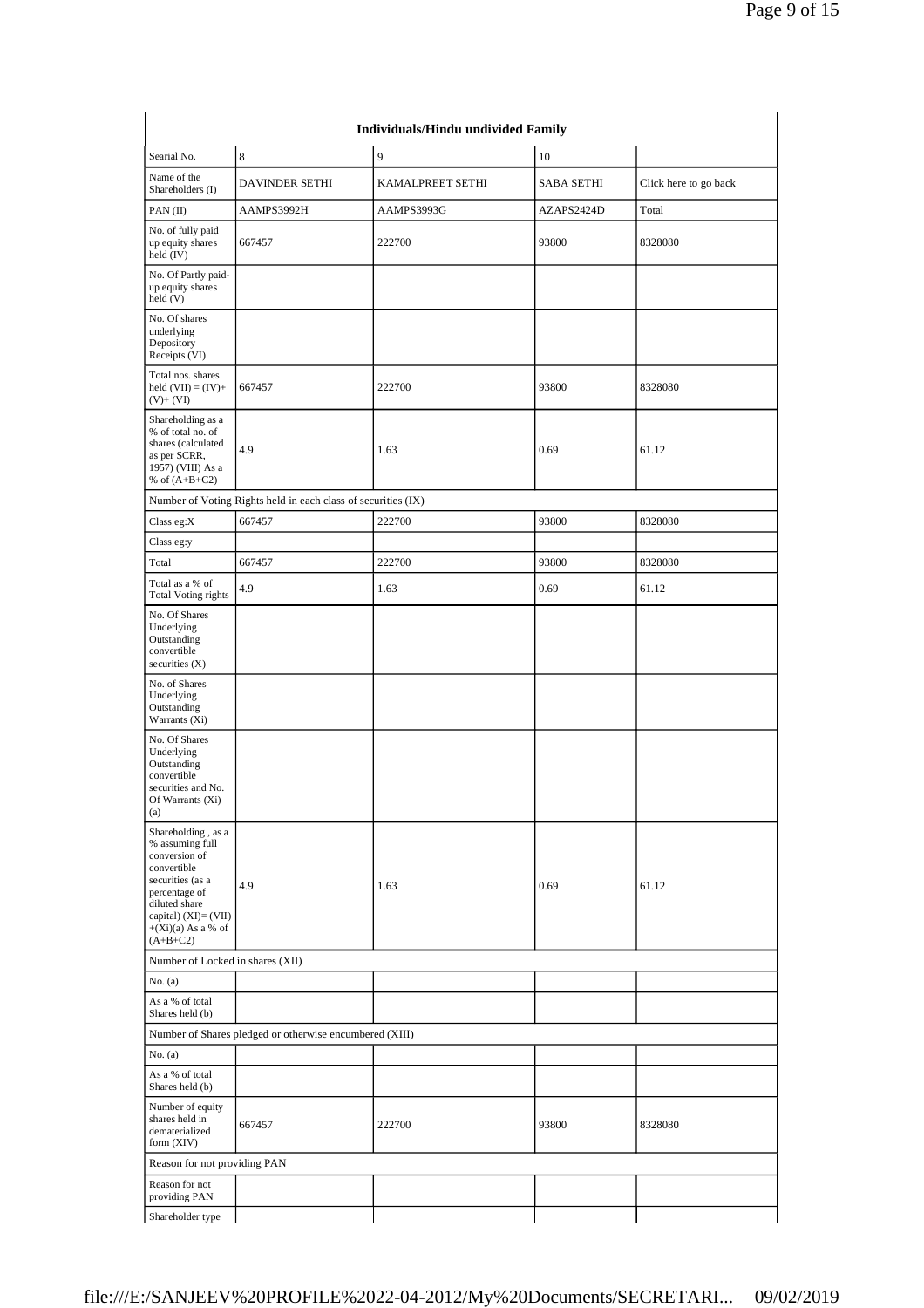Page 10 of 15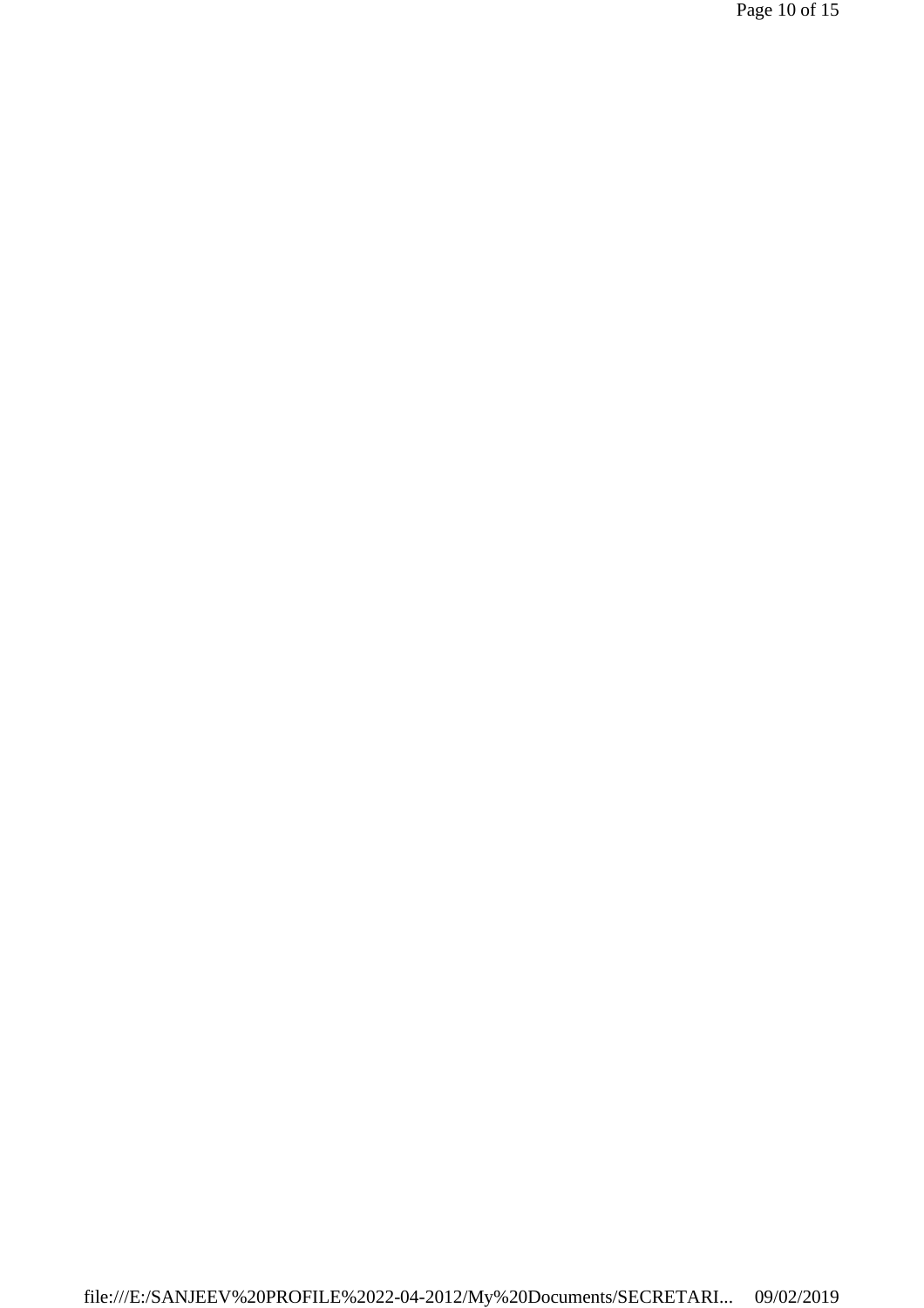|                                                                                                                                                                                          | Individuals - ii. Individual shareholders holding nominal share capital in excess of Rs. 2 lakhs. |                       |
|------------------------------------------------------------------------------------------------------------------------------------------------------------------------------------------|---------------------------------------------------------------------------------------------------|-----------------------|
| Searial No.                                                                                                                                                                              | $\mathbf{1}$                                                                                      |                       |
| Name of the<br>Shareholders (I)                                                                                                                                                          | <b>RAJEEV JAWAHAR</b>                                                                             | Click here to go back |
| $PAN$ (II)                                                                                                                                                                               | AACPJ1962C                                                                                        | Total                 |
| No. of fully paid<br>up equity shares<br>held (IV)                                                                                                                                       | 137121                                                                                            | 137121                |
| No. Of Partly paid-<br>up equity shares<br>held (V)                                                                                                                                      |                                                                                                   |                       |
| No. Of shares<br>underlying<br>Depository<br>Receipts (VI)                                                                                                                               |                                                                                                   |                       |
| Total nos. shares<br>held $(VII) = (IV) +$<br>$(V) + (VI)$                                                                                                                               | 137121                                                                                            | 137121                |
| Shareholding as a<br>% of total no. of<br>shares (calculated<br>as per SCRR,<br>1957) (VIII) As a<br>% of $(A+B+C2)$                                                                     | 1.01                                                                                              | 1.01                  |
|                                                                                                                                                                                          | Number of Voting Rights held in each class of securities (IX)                                     |                       |
| Class eg: X                                                                                                                                                                              | 137121                                                                                            | 137121                |
| Class eg:y                                                                                                                                                                               |                                                                                                   |                       |
| Total                                                                                                                                                                                    | 137121                                                                                            | 137121                |
| Total as a % of<br>Total Voting rights                                                                                                                                                   | 1.01                                                                                              | 1.01                  |
| No. Of Shares<br>Underlying<br>Outstanding<br>convertible<br>securities (X)                                                                                                              |                                                                                                   |                       |
| No. of Shares<br>Underlying<br>Outstanding<br>Warrants (Xi)                                                                                                                              |                                                                                                   |                       |
| No. Of Shares<br>Underlying<br>Outstanding<br>convertible<br>securities and No.<br>Of Warrants (Xi)<br>(a)                                                                               |                                                                                                   |                       |
| Shareholding, as a<br>% assuming full<br>conversion of<br>convertible<br>securities (as a<br>percentage of<br>diluted share<br>capital) $(XI) = (VII)$<br>$+(X)$ As a % of<br>$(A+B+C2)$ | 1.01                                                                                              | 1.01                  |
| Number of Locked in shares (XII)                                                                                                                                                         |                                                                                                   |                       |
| No. (a)                                                                                                                                                                                  |                                                                                                   |                       |
| As a % of total<br>Shares held (b)                                                                                                                                                       |                                                                                                   |                       |
| Number of equity<br>shares held in<br>dematerialized<br>form (XIV)                                                                                                                       | 137121                                                                                            | 137121                |
| Reason for not providing PAN                                                                                                                                                             |                                                                                                   |                       |
| Reason for not<br>providing PAN                                                                                                                                                          |                                                                                                   |                       |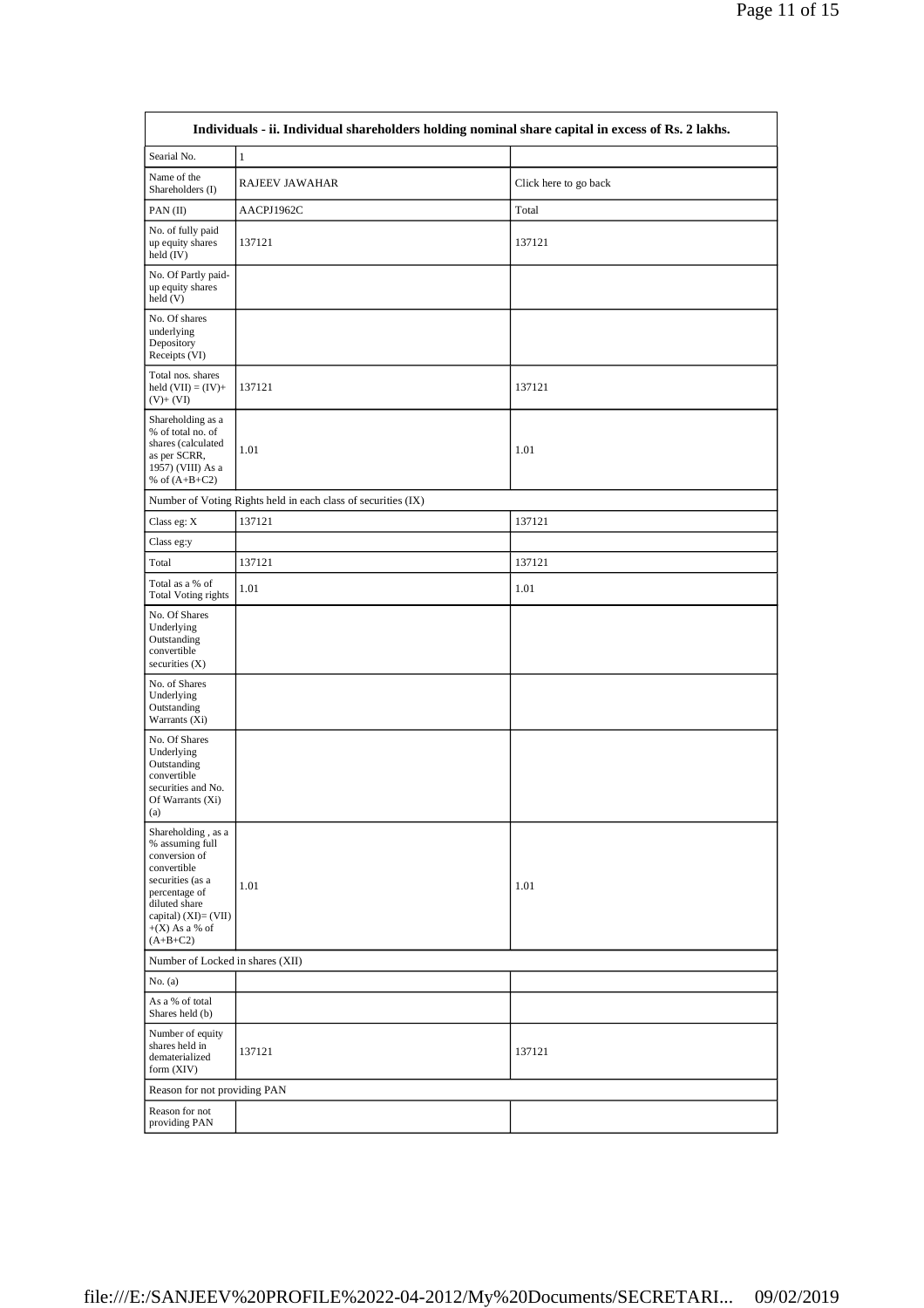| Any Other (specify)                                                                                                                                                                      |              |                |                                                               |                     |                 |                            |                                     |  |  |  |  |
|------------------------------------------------------------------------------------------------------------------------------------------------------------------------------------------|--------------|----------------|---------------------------------------------------------------|---------------------|-----------------|----------------------------|-------------------------------------|--|--|--|--|
| Searial No.                                                                                                                                                                              | $\mathbf{1}$ | $\overline{c}$ | $\overline{3}$                                                | $\overline{4}$      | 5               | 6                          | $\overline{7}$                      |  |  |  |  |
| Category                                                                                                                                                                                 | <b>IEPF</b>  | <b>HUF</b>     | Non-Resident Indian<br>(NRI)                                  | Clearing<br>Members | Market<br>Maker | <b>Bodies</b><br>Corporate | Director or Director's<br>Relatives |  |  |  |  |
| Category / More<br>than 1 percentage                                                                                                                                                     | Category     | Category       | Category                                                      | Category            | Category        | Category                   | Category                            |  |  |  |  |
| Name of the<br>Shareholders (I)                                                                                                                                                          |              |                |                                                               |                     |                 |                            |                                     |  |  |  |  |
| PAN(II)                                                                                                                                                                                  |              |                |                                                               |                     |                 |                            |                                     |  |  |  |  |
| No. of the<br>Shareholders (I)                                                                                                                                                           | 1            | 235            | 138                                                           | 53                  | 3               | 127                        | 2                                   |  |  |  |  |
| No. of fully paid<br>up equity shares<br>held (IV)                                                                                                                                       | 349059       | 148758         | 99971                                                         | 34540               | 1755            | 238772                     | 192232                              |  |  |  |  |
| No. Of Partly paid-<br>up equity shares<br>held (V)                                                                                                                                      |              |                |                                                               |                     |                 |                            |                                     |  |  |  |  |
| No. Of shares<br>underlying<br>Depository<br>Receipts (VI)                                                                                                                               |              |                |                                                               |                     |                 |                            |                                     |  |  |  |  |
| Total nos. shares<br>held $(VII) = (IV) +$<br>$(V) + (VI)$                                                                                                                               | 349059       | 148758         | 99971                                                         | 34540               | 1755            | 238772                     | 192232                              |  |  |  |  |
| Shareholding as a<br>% of total no. of<br>shares (calculated<br>as per SCRR,<br>1957) (VIII) As a<br>% of $(A+B+C2)$                                                                     | 2.56         | 1.09           | 0.73                                                          | 0.25                | 0.01            | 1.75                       | 1.41                                |  |  |  |  |
|                                                                                                                                                                                          |              |                | Number of Voting Rights held in each class of securities (IX) |                     |                 |                            |                                     |  |  |  |  |
| Class eg: X                                                                                                                                                                              | 349059       | 148758         | 99971                                                         | 34540               | 1755            | 238772                     | 192232                              |  |  |  |  |
| Class eg:y                                                                                                                                                                               |              |                |                                                               |                     |                 |                            |                                     |  |  |  |  |
| Total                                                                                                                                                                                    | 349059       | 148758         | 99971                                                         | 34540               | 1755            | 238772                     | 192232                              |  |  |  |  |
| Total as a % of<br><b>Total Voting rights</b>                                                                                                                                            | 2.56         | 1.09           | 0.73                                                          | 0.25                | 0.01            | 1.75                       | 1.41                                |  |  |  |  |
| No. Of Shares<br>Underlying<br>Outstanding<br>convertible<br>securities (X)                                                                                                              |              |                |                                                               |                     |                 |                            |                                     |  |  |  |  |
| No. of Shares<br>Underlying<br>Outstanding<br>Warrants (Xi)                                                                                                                              |              |                |                                                               |                     |                 |                            |                                     |  |  |  |  |
| No. Of Shares<br>Underlying<br>Outstanding<br>convertible<br>securities and No.<br>Of Warrants (Xi)<br>(a)                                                                               |              |                |                                                               |                     |                 |                            |                                     |  |  |  |  |
| Shareholding, as a<br>% assuming full<br>conversion of<br>convertible<br>securities (as a<br>percentage of<br>diluted share<br>capital) $(XI) = (VII)$<br>$+(X)$ As a % of<br>$(A+B+C2)$ | 2.56         | 1.09           | 0.73                                                          | 0.25                | 0.01            | 1.75                       | 1.41                                |  |  |  |  |
| Number of Locked in shares (XII)                                                                                                                                                         |              |                |                                                               |                     |                 |                            |                                     |  |  |  |  |
| No. (a)                                                                                                                                                                                  |              |                |                                                               |                     |                 |                            |                                     |  |  |  |  |
| As a % of total<br>Shares held (b)                                                                                                                                                       |              |                |                                                               |                     |                 |                            |                                     |  |  |  |  |
| Number of equity<br>shares held in<br>dematerialized<br>form (XIV)                                                                                                                       | 349059       | 148758         | 99971                                                         | 34540               | 1755            | 230897                     | 192232                              |  |  |  |  |
| Reason for not providing PAN                                                                                                                                                             |              |                |                                                               |                     |                 |                            |                                     |  |  |  |  |
|                                                                                                                                                                                          |              |                |                                                               |                     |                 |                            |                                     |  |  |  |  |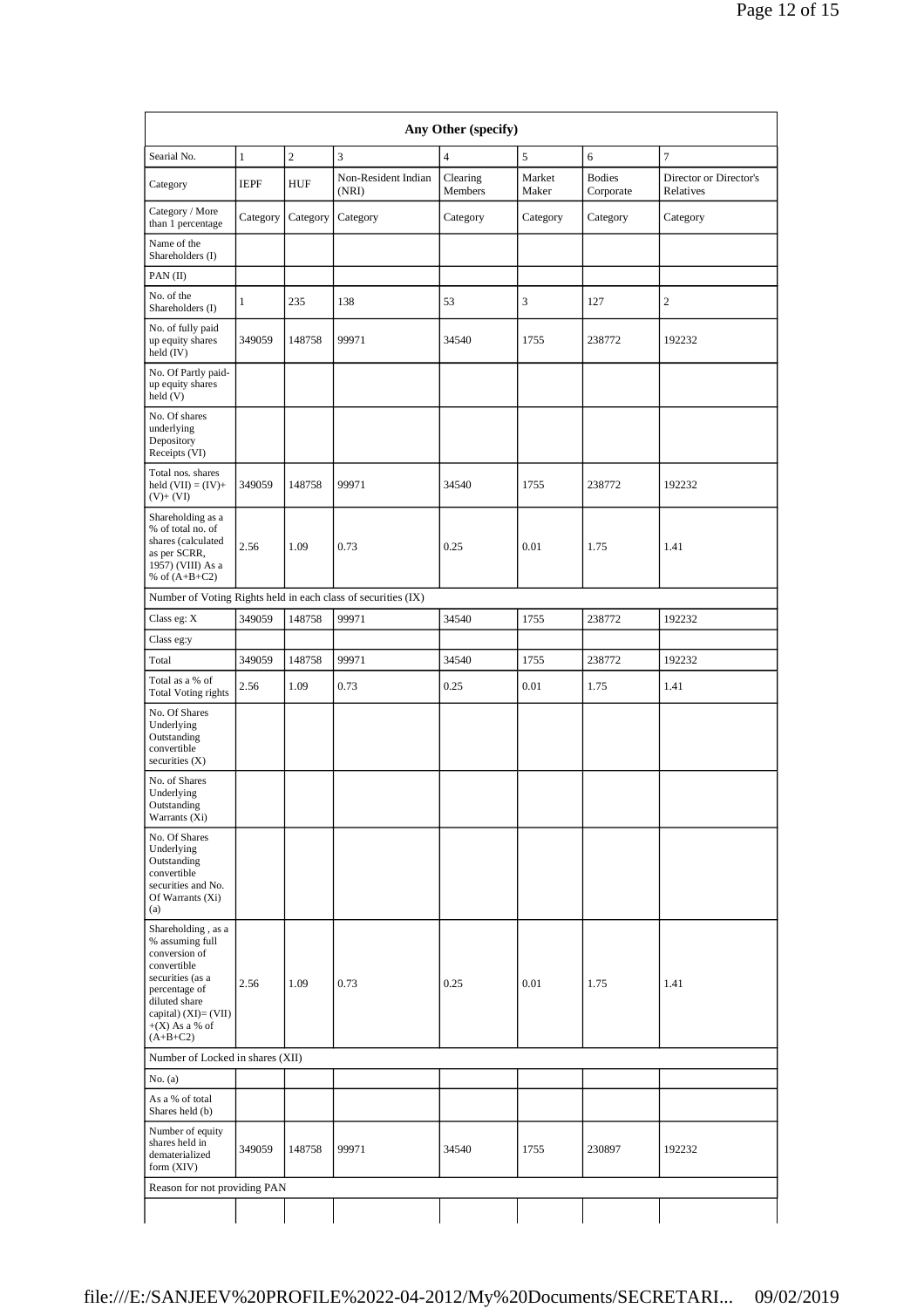| ' Rea<br>or not                                                |  |  |  |  |
|----------------------------------------------------------------|--|--|--|--|
| <b>DAN</b><br>$\cdot$<br>$n_{\rm FOM}$<br>dına<br>$\cdots$<br> |  |  |  |  |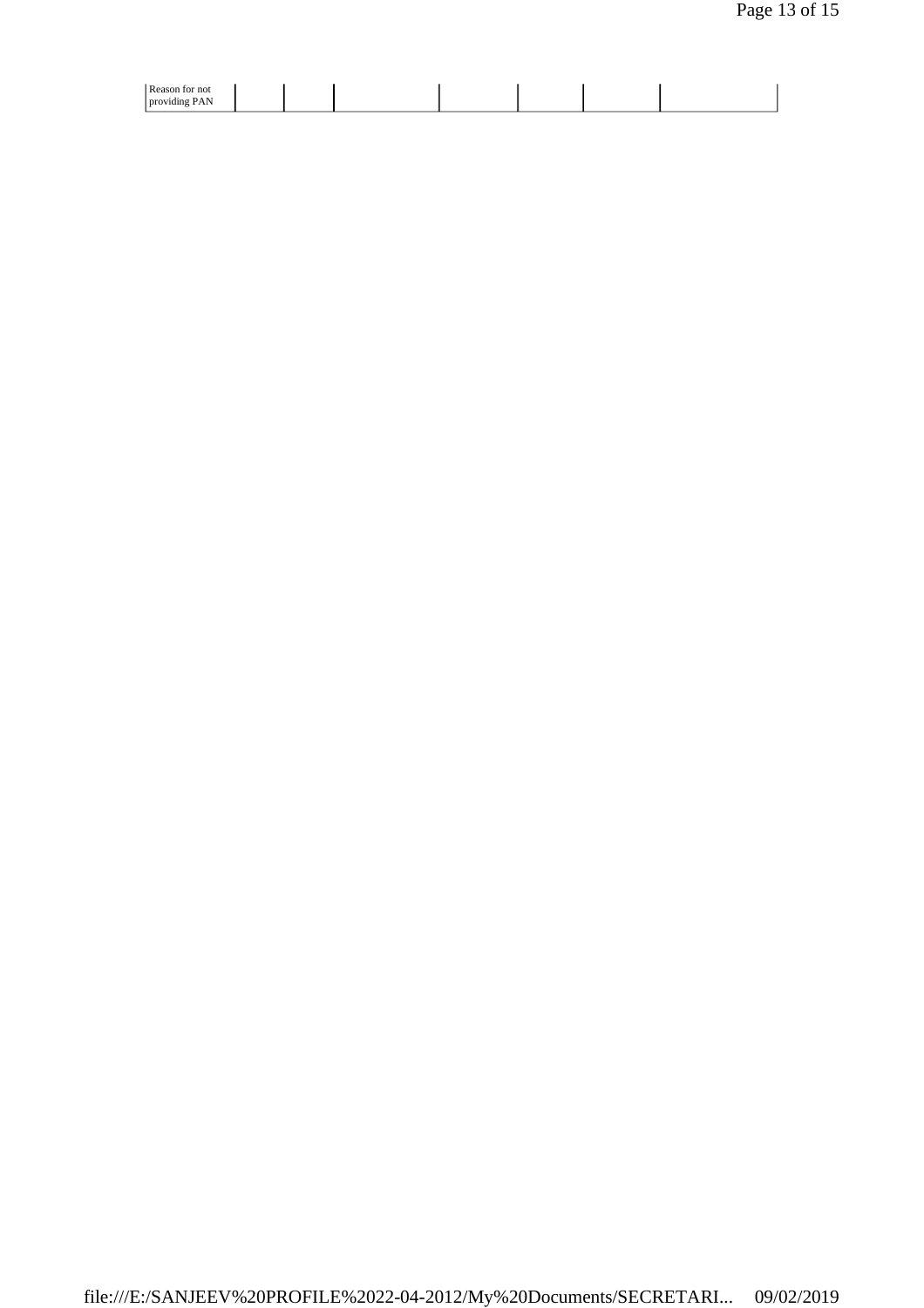| Any Other (specify)                                                                                                                                                                   |                                        |                       |
|---------------------------------------------------------------------------------------------------------------------------------------------------------------------------------------|----------------------------------------|-----------------------|
| Searial No.                                                                                                                                                                           | 8                                      |                       |
| Category                                                                                                                                                                              | Director or Director's Relatives       |                       |
| Category / More<br>than 1 percentage                                                                                                                                                  | More than 1 percentage of shareholding |                       |
| Name of the<br>Shareholders (I)                                                                                                                                                       | <b>SHIRLEY PAUL</b>                    | Click here to go back |
| PAN(II)                                                                                                                                                                               | AFBPP6067C                             | Total                 |
| No. of the<br>Shareholders (I)                                                                                                                                                        | 1                                      | 559                   |
| No. of fully paid<br>up equity shares<br>held (IV)                                                                                                                                    | 166907                                 | 1065087               |
| No. Of Partly paid-<br>up equity shares<br>held (V)                                                                                                                                   |                                        |                       |
| No. Of shares<br>underlying<br>Depository<br>Receipts (VI)                                                                                                                            |                                        |                       |
| Total nos. shares<br>held $(VII) = (IV) +$<br>$(V)+(VI)$                                                                                                                              | 166907                                 | 1065087               |
| Shareholding as a<br>% of total no. of<br>shares (calculated<br>as per SCRR,<br>1957) (VIII) As a<br>% of $(A+B+C2)$                                                                  | 1.22                                   | 7.8                   |
| Number of Voting Rights held in each class of securities (IX)                                                                                                                         |                                        |                       |
| Class eg: X                                                                                                                                                                           | 166907                                 | 1065087               |
| Class eg:y                                                                                                                                                                            |                                        |                       |
| Total                                                                                                                                                                                 | 166907                                 | 1065087               |
| Total as a % of<br><b>Total Voting rights</b>                                                                                                                                         | 1.22                                   | $7.8\,$               |
| No. Of Shares<br>Underlying<br>Outstanding<br>convertible<br>securities $(X)$                                                                                                         |                                        |                       |
| No. of Shares<br>Underlying<br>Outstanding<br>Warrants (Xi)                                                                                                                           |                                        |                       |
| No. Of Shares<br>Underlying<br>Outstanding<br>convertible<br>securities and No.<br>Of Warrants (Xi)<br>(a)                                                                            |                                        |                       |
| Shareholding, as a<br>% assuming full<br>conversion of<br>convertible<br>securities (as a<br>percentage of<br>diluted share<br>capital) (XI)= (VII)<br>$+(X)$ As a % of<br>$(A+B+C2)$ | 1.22                                   | 7.8                   |
| Number of Locked in shares (XII)                                                                                                                                                      |                                        |                       |
| No. (a)                                                                                                                                                                               |                                        |                       |
| As a % of total<br>Shares held (b)                                                                                                                                                    |                                        |                       |
| Number of equity<br>shares held in<br>dematerialized<br>form (XIV)                                                                                                                    | 166907                                 | 1057212               |
| Reason for not providing PAN                                                                                                                                                          |                                        |                       |
| Reason for not<br>providing PAN                                                                                                                                                       |                                        |                       |